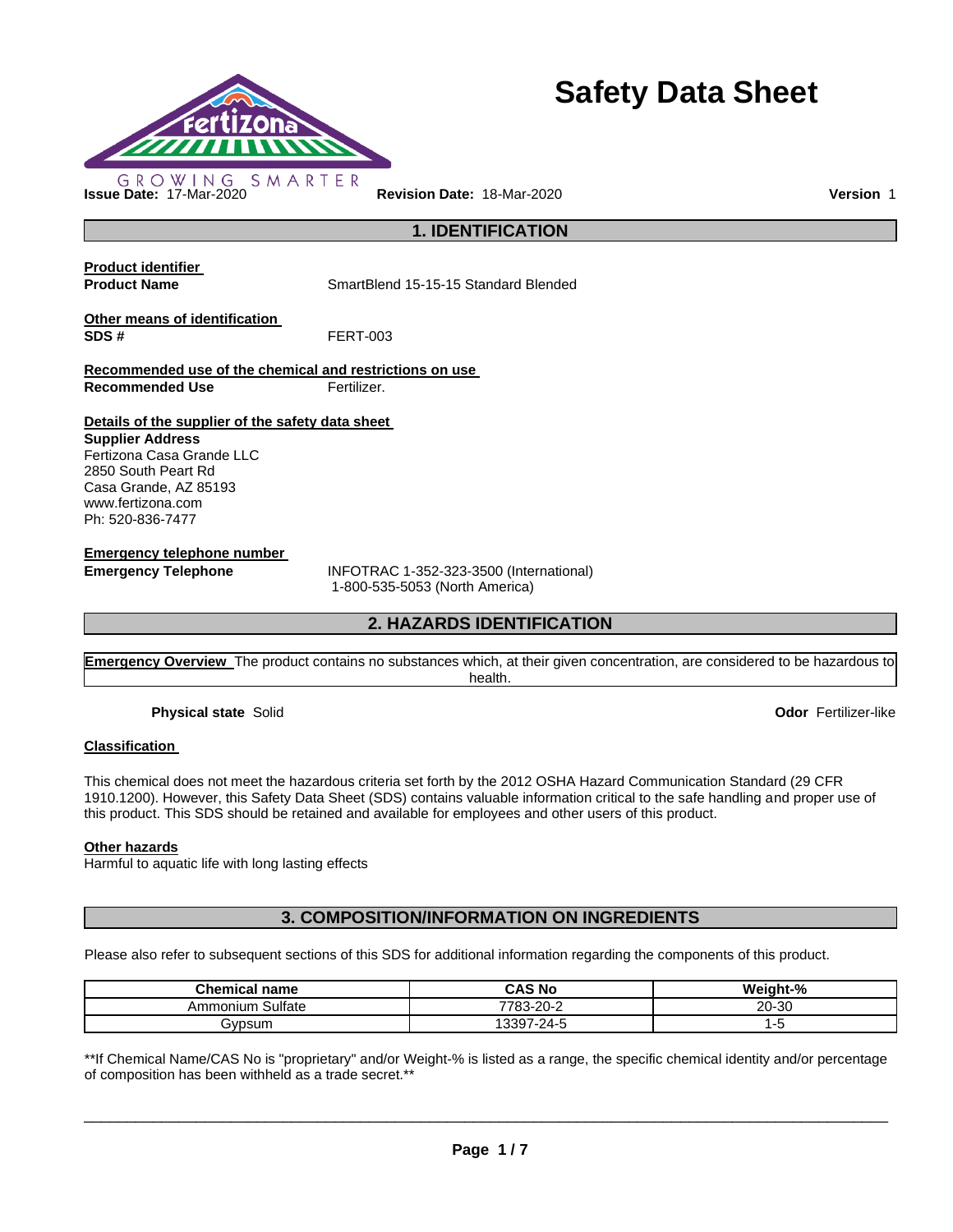#### \_\_\_\_\_\_\_\_\_\_\_\_\_\_\_\_\_\_\_\_\_\_\_\_\_\_\_\_\_\_\_\_\_\_\_\_\_\_\_\_\_\_\_\_\_\_\_\_\_\_\_\_\_\_\_\_\_\_\_\_\_\_\_\_\_\_\_\_\_\_\_\_\_\_\_\_\_\_\_\_\_\_\_\_\_\_\_\_\_\_\_\_\_ **4. FIRST AID MEASURES**

#### **Description of first aid measures**

| <b>General Advice</b>                                       | Provide this SDS to medical personnel for treatment.                                                                                                                                          |
|-------------------------------------------------------------|-----------------------------------------------------------------------------------------------------------------------------------------------------------------------------------------------|
| <b>Eye Contact</b>                                          | Rinse cautiously with water for several minutes. Remove contact lenses, if present and<br>easy to do. Continue rinsing. If eye irritation persists: Get medical advice/attention.             |
| <b>Skin Contact</b>                                         | Wash with plenty of water. Take off contaminated clothing. Wash contaminated clothing<br>before reuse. If skin irritation persists, call a physician.                                         |
| <b>Inhalation</b>                                           | Remove exposed individual(s) to fresh air for 20 minutes. Consult a physician/poison center<br>if individual's condition declines or if symptoms persist.                                     |
| Ingestion                                                   | Rinse mouth. Do NOT induce vomiting. Drink 1 or 2 glasses of water. Never give anything<br>by mouth to an unconscious person. Call a poison center or doctor/physician if you feel<br>unwell. |
| Most important symptoms and effects, both acute and delayed |                                                                                                                                                                                               |
| <b>Symptoms</b>                                             | May cause eye and skin irritation. May be harmful if swallowed.                                                                                                                               |
|                                                             | Indication of any immediate medical attention and special treatment needed                                                                                                                    |
| <b>Notes to Physician</b>                                   | Treat symptomatically.                                                                                                                                                                        |

# **5. FIRE-FIGHTING MEASURES**

#### **Suitable Extinguishing Media**

Use extinguishing measures that are appropriate to local circumstances and the surrounding environment.

#### **Unsuitable Extinguishing Media** Not determined.

#### **Specific Hazards Arising from the Chemical**

Product is not flammable.

#### **Protective equipment and precautions for firefighters**

As in any fire, wear self-contained breathing apparatus pressure-demand, MSHA/NIOSH (approved or equivalent) and full protective gear.

# **6. ACCIDENTAL RELEASE MEASURES**

#### **Personal precautions, protective equipment and emergency procedures**

| <b>Personal Precautions</b>                          | Wear protective clothing as described in Section 8 of this safety data sheet. Ventilate area<br>of leak or spill.                                         |  |  |
|------------------------------------------------------|-----------------------------------------------------------------------------------------------------------------------------------------------------------|--|--|
| <b>Environmental precautions</b>                     |                                                                                                                                                           |  |  |
| <b>Environmental precautions</b>                     | Do not allow into any sewer, on the ground or into any body of water. See Section 12 for<br>additional Ecological Information.                            |  |  |
| Methods and material for containment and cleaning up |                                                                                                                                                           |  |  |
| <b>Methods for Containment</b>                       | Prevent further leakage or spillage if safe to do so.                                                                                                     |  |  |
| <b>Methods for Clean-Up</b>                          | Avoid creating dust. Reclaim where possible. Sweep up and shovel into suitable containers<br>for disposal. For waste disposal, see section 13 of the SDS. |  |  |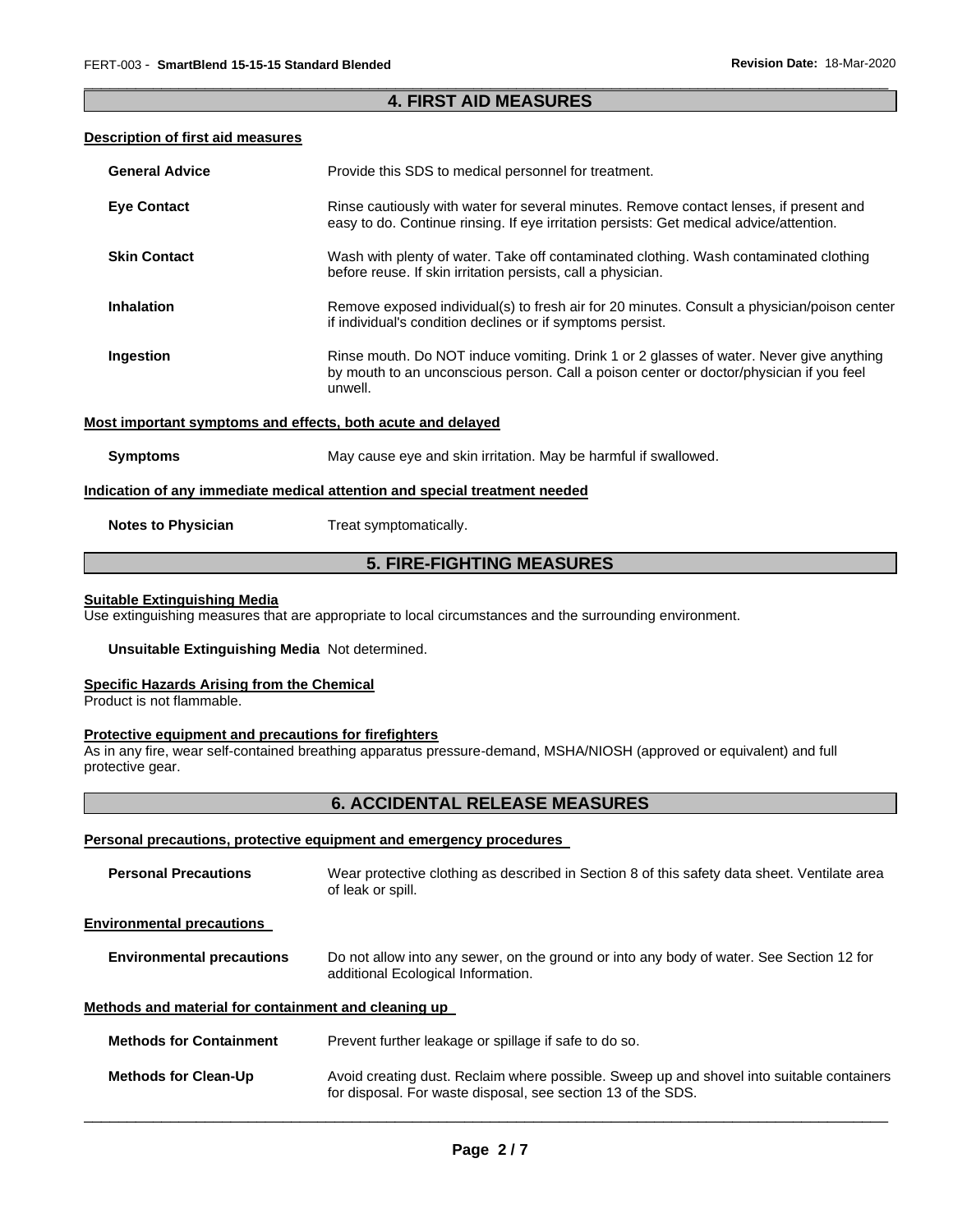#### \_\_\_\_\_\_\_\_\_\_\_\_\_\_\_\_\_\_\_\_\_\_\_\_\_\_\_\_\_\_\_\_\_\_\_\_\_\_\_\_\_\_\_\_\_\_\_\_\_\_\_\_\_\_\_\_\_\_\_\_\_\_\_\_\_\_\_\_\_\_\_\_\_\_\_\_\_\_\_\_\_\_\_\_\_\_\_\_\_\_\_\_\_ **7. HANDLING AND STORAGE**

### **Precautions for safe handling**

| <b>Advice on Safe Handling</b>                               | Avoid generation of dust. Wear eye/face protection. Wear protective gloves/protective<br>clothing. Do not eat, drink or smoke when using this product. Use personal protection<br>recommended in Section 8. Wash face, hands and any exposed skin thoroughly after<br>handling. Avoid breathing dusts. Use only in well ventilated areas. Observe precautions<br>found on the label. |  |  |
|--------------------------------------------------------------|--------------------------------------------------------------------------------------------------------------------------------------------------------------------------------------------------------------------------------------------------------------------------------------------------------------------------------------------------------------------------------------|--|--|
| Conditions for safe storage, including any incompatibilities |                                                                                                                                                                                                                                                                                                                                                                                      |  |  |

| <b>Storage Conditions</b>     | Keep containers tightly closed in a dry, cool and well-ventilated place. |
|-------------------------------|--------------------------------------------------------------------------|
| <b>Incompatible Materials</b> | Strong oxidizing agents. Strong acids. Strong bases.                     |

# **8. EXPOSURE CONTROLS/PERSONAL PROTECTION**

#### **Exposure Guidelines**

| <b>Chemical name</b> | <b>ACGIH TLV</b>          | <b>OSHA PEL</b>                                                                       | <b>NIOSH IDLH</b>          |
|----------------------|---------------------------|---------------------------------------------------------------------------------------|----------------------------|
| Gypsum               | TWA: 10 $mg/m3$ inhalable | TWA: $15 \,\mathrm{mq/m^3}$ total dust                                                | TWA: 10 $mq/m3$ total dust |
| 13397-24-5           | particulate matter        | TWA: 5 mg/m <sup>3</sup> respirable fraction TWA: 5 mg/m <sup>3</sup> respirable dust |                            |
|                      |                           | (vacated) TWA: $15 \text{ mg/m}^3$ total                                              |                            |
|                      |                           | dust                                                                                  |                            |
|                      |                           | (vacated) TWA: $5 \text{ mg/m}^3$                                                     |                            |
|                      |                           | respirable fraction                                                                   |                            |

#### **Appropriate engineering controls**

| <b>Engineering Controls</b>     | Apply technical measures to comply with the occupational exposure limits. Maintain eye<br>wash fountain and quick-drench facilities in work area.                                                                                                                                                                              |  |
|---------------------------------|--------------------------------------------------------------------------------------------------------------------------------------------------------------------------------------------------------------------------------------------------------------------------------------------------------------------------------|--|
|                                 | <u>Individual protection measures, such as personal protective equipment</u>                                                                                                                                                                                                                                                   |  |
| <b>Eve/Face Protection</b>      | Safety glasses as a minimum for protection. Refer to 29 CFR 1910.133 for eye and face<br>protection regulations.                                                                                                                                                                                                               |  |
| <b>Skin and Body Protection</b> | Wear protective gloves and protective clothing. Refer to 29 CFR 1910.138 for appropriate<br>skin and body protection.                                                                                                                                                                                                          |  |
| <b>Respiratory Protection</b>   | If necessary, wear a MSHA/NIOSH-approved respirator. Refer to 29 CFR 1910.134 for<br>respiratory protection requirements.                                                                                                                                                                                                      |  |
|                                 | General Hygiene Considerations Avoid contact with skin, eyes and clothing. After handling this product, wash hands before<br>eating, drinking, or smoking. If contact occurs, remove contaminated clothing. If needed,<br>take first aid action shown on section 4 of this SDS. Launder contaminated clothing before<br>reuse. |  |

# **9. PHYSICAL AND CHEMICAL PROPERTIES**

#### **Information on basic physical and chemical properties**

| <b>Physical state</b><br><b>Appearance</b><br>Color | Solid<br>Not determined<br>Not determined | Odor<br><b>Odor Threshold</b> | Fertilizer-like<br>Not determined |
|-----------------------------------------------------|-------------------------------------------|-------------------------------|-----------------------------------|
| <b>Property</b>                                     | <b>Values</b>                             | Remarks • Method              |                                   |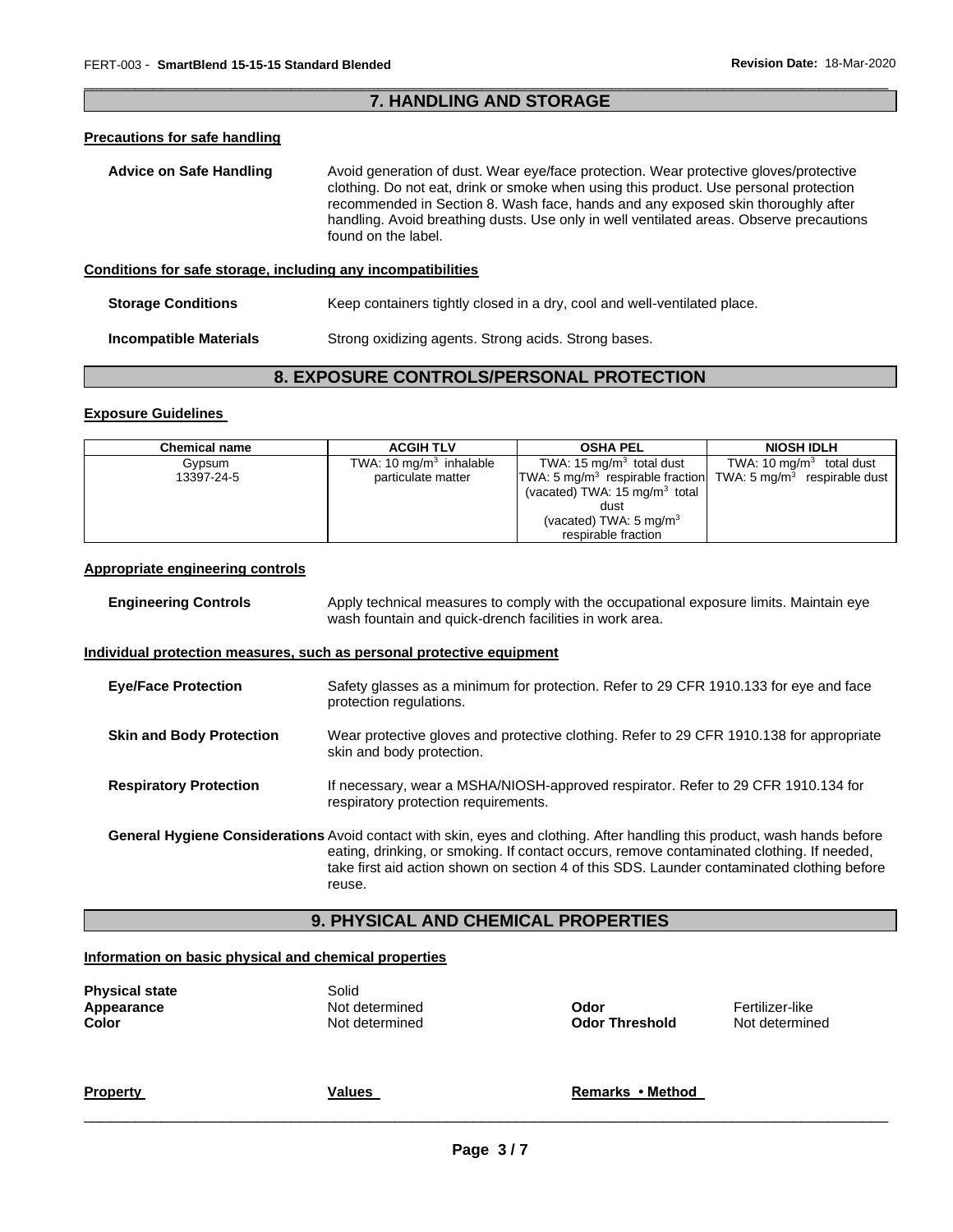| рH                                        | Not determined   |
|-------------------------------------------|------------------|
| Melting point / freezing point            | Not determined   |
| Boiling point / boiling range             | Not determined   |
| <b>Flash point</b>                        | Not determined   |
| <b>Evaporation Rate</b>                   | Not determined   |
| <b>Flammability (Solid, Gas)</b>          | Not determined   |
| <b>Flammability Limit in Air</b>          |                  |
| Upper flammability or explosive<br>limits | Not determined   |
| Lower flammability or explosive<br>limits | Not determined   |
| <b>Vapor Pressure</b>                     | Not determined   |
| <b>Vapor Density</b>                      | Not determined   |
| <b>Relative Density</b>                   | Not determined   |
| <b>Water Solubility</b>                   | Soluble in water |
| Solubility in other solvents              | Not determined   |
| <b>Partition Coefficient</b>              | Not determined   |
| <b>Autoignition temperature</b>           | Not determined   |
| <b>Decomposition temperature</b>          | Not determined   |
| <b>Kinematic viscosity</b>                | Not determined   |
| <b>Dynamic Viscosity</b>                  | Not determined   |
| <b>Explosive Properties</b>               | Not determined   |
| <b>Oxidizing Properties</b>               | Not determined   |
|                                           |                  |

# **10. STABILITY AND REACTIVITY**

#### **Reactivity**

Not reactive under normal conditions.

#### **Chemical stability**

Stable under recommended storage conditions.

#### **Possibility of hazardous reactions**

None under normal processing.

#### **Conditions to Avoid**

Keep out of reach of children. Avoid generation of dust.

#### **Incompatible materials**

Strong oxidizing agents. Strong acids. Strong bases.

#### **Hazardous decomposition products**

None known based on information supplied.

# **11. TOXICOLOGICAL INFORMATION**

#### **Information on likely routes of exposure**

#### **Product Information**

| <b>Eye Contact</b> | May cause mechanical eye irritation. |
|--------------------|--------------------------------------|
|                    |                                      |

- **Skin Contact Prolonged contact may cause redness and irritation.**
- **Inhalation May cause irritation if inhaled.**
- **Ingestion May be harmful if swallowed.**

#### **Component Information**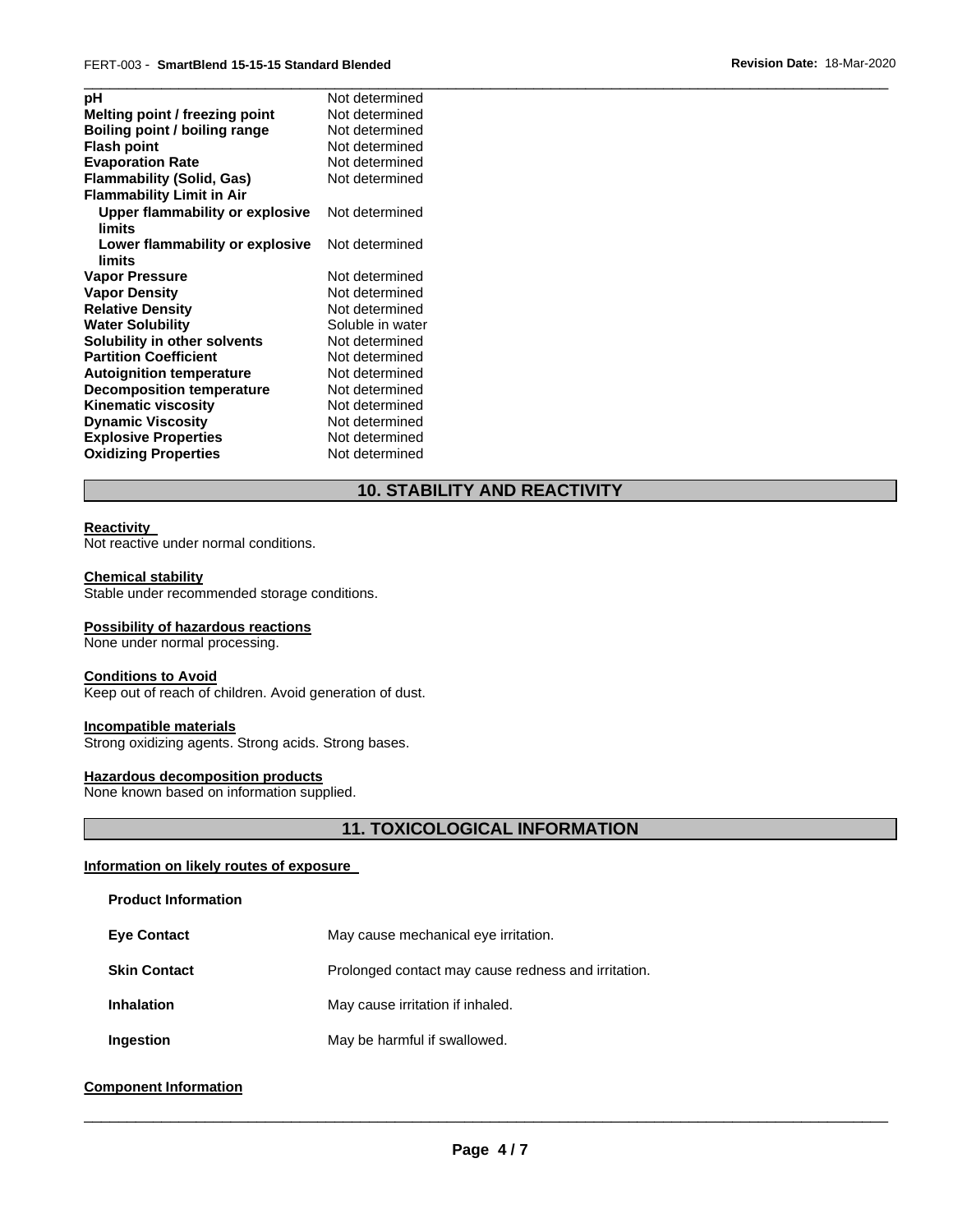| <b>Chemical name</b>                 | Oral LD50            | <b>Dermal LD50</b>      | <b>Inhalation LC50</b> |
|--------------------------------------|----------------------|-------------------------|------------------------|
| Ammonium Sulfate<br>7783-20-2        | $= 2840$ mg/kg (Rat) | $>$ 2000 mg/kg (Rat)    |                        |
| Mono-ammonium Phosphate<br>7722-76-1 | $= 5750$ mg/kg (Rat) | $>$ 7940 mg/kg (Rabbit) |                        |
| Potassium Chloride<br>7447-40-7      | $= 2600$ mg/kg (Rat) | $\,$                    |                        |
| Urea<br>$57-13-6$                    | $= 8471$ mg/kg (Rat) | -                       |                        |

\_\_\_\_\_\_\_\_\_\_\_\_\_\_\_\_\_\_\_\_\_\_\_\_\_\_\_\_\_\_\_\_\_\_\_\_\_\_\_\_\_\_\_\_\_\_\_\_\_\_\_\_\_\_\_\_\_\_\_\_\_\_\_\_\_\_\_\_\_\_\_\_\_\_\_\_\_\_\_\_\_\_\_\_\_\_\_\_\_\_\_\_\_

#### **Symptoms related to the physical, chemical and toxicological characteristics**

**Symptoms** Please see section 4 of this SDS for symptoms.

#### **Delayed and immediate effects as well as chronic effects from short and long-term exposure**

**Carcinogenicity** Based on the information provided, this product does not contain any carcinogens or potential carcinogens as listed by OSHA, IARC or NTP.

#### **Numerical measures of toxicity**

**The following values are calculated based on chapter 3.1 of the GHS document** . **Oral LD50** 3,753.60 mg/kg

# **12. ECOLOGICAL INFORMATION**

#### **Ecotoxicity**

Harmful to aquatic life with long lasting effects.

#### **Component Information**

| <b>Chemical name</b>    | Algae/aquatic plants   | <b>Fish</b>                         | <b>Crustacea</b>                 |
|-------------------------|------------------------|-------------------------------------|----------------------------------|
| Ammonium Sulfate        |                        | 250: 96 h Brachydanio rerio mg/L    | 14: 48 h Daphnia magna mg/L LC50 |
| 7783-20-2               |                        | LC50 32.2 - 41.9: 96 h              | 423: 24 h Daphnia magna mg/L     |
|                         |                        | Oncorhynchus mykiss mg/L LC50       | EC50                             |
|                         |                        | flow-through 18: 96 h Cyprinus      |                                  |
|                         |                        | carpio mg/L LC50 123 - 128: 96 h    |                                  |
|                         |                        | Poecilia reticulata mg/L LC50 semi- |                                  |
|                         |                        | static 460 - 1000: 96 h Leuciscus   |                                  |
|                         |                        | idus mg/L LC50 static 420: 96 h     |                                  |
|                         |                        | Brachydanio rerio mg/L LC50 semi-   |                                  |
|                         |                        | static 480: 96 h Brachydanio rerio  |                                  |
|                         |                        | mg/L LC50 flow-through 126: 96 h    |                                  |
|                         |                        | Poecilia reticulata mg/L LC50 5.2 - |                                  |
|                         |                        | 8.2: 96 h Oncorhynchus mykiss       |                                  |
|                         |                        | mg/L LC50 static 100: 96 h          |                                  |
|                         |                        | Pimephales promelas mg/L LC50       |                                  |
| Mono-ammonium Phosphate |                        | 85.9: 96 h Oncorhynchus mykiss      |                                  |
| 7722-76-1               |                        | mg/L LC50 static                    |                                  |
| Potassium Chloride      | 2500: 72 h Desmodesmus | 1060: 96 h Lepomis macrochirus      | 83: 48 h Daphnia magna mg/L      |
| 7447-40-7               | subspicatus mg/L EC50  | mg/L LC50 static 750 - 1020: 96 h   | EC50 Static 825: 48 h Daphnia    |
|                         |                        | Pimephales promelas mg/L LC50       | magna mg/L EC50                  |
|                         |                        | static                              |                                  |
| Urea                    |                        | 16200 - 18300: 96 h Poecilia        | 10000: 24 h Daphnia magna Straus |
| $57-13-6$               |                        | reticulata mg/L LC50                | mg/L EC50 3910: 48 h Daphnia     |
|                         |                        |                                     | magna mg/L EC50 Static           |

#### **Persistence/Degradability**

Not determined.

#### **Bioaccumulation**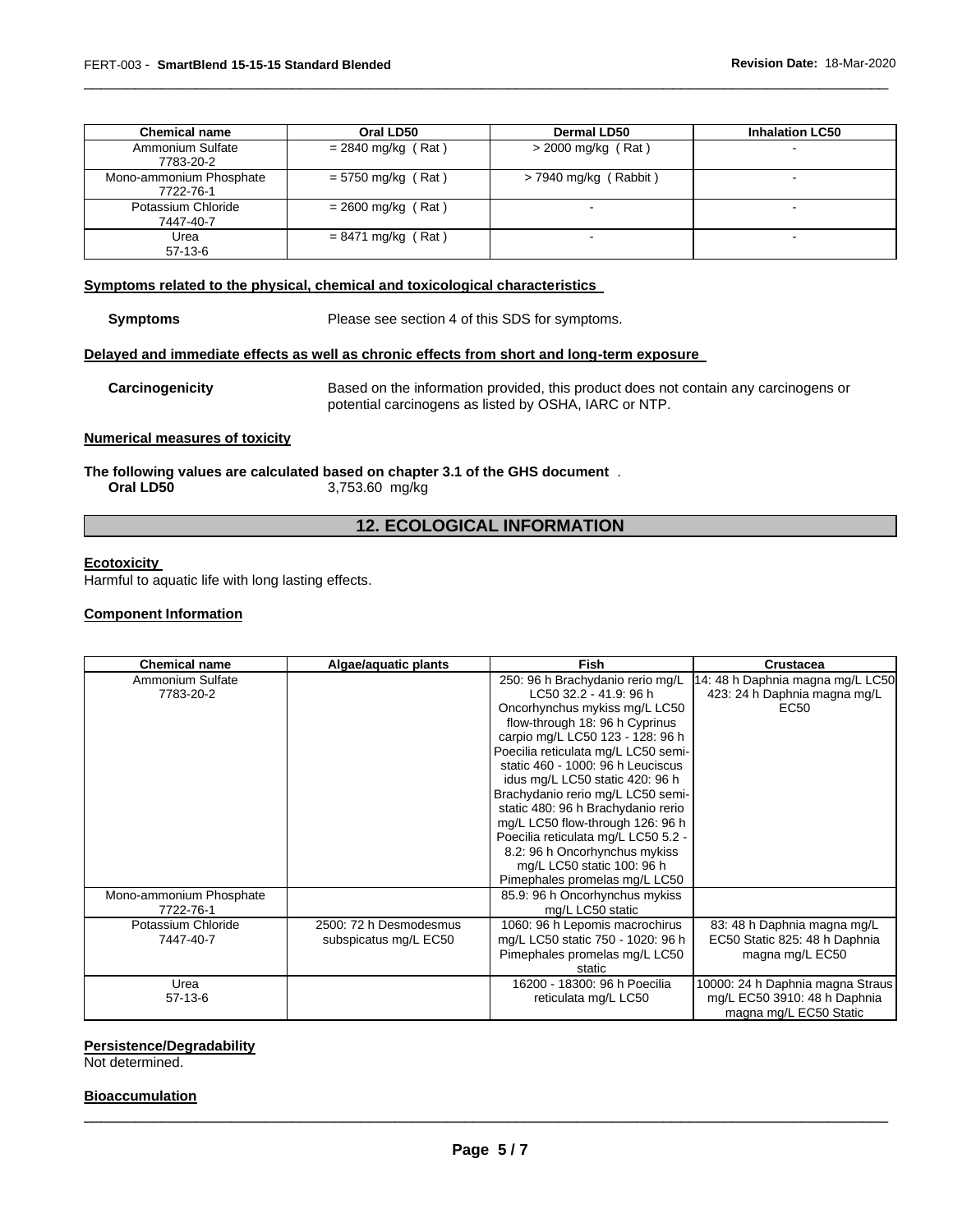There is no data for this product.

# **Mobility**

| <b>Chemical name</b> | <b>Partition coefficient</b> |
|----------------------|------------------------------|
| Ammonium Sulfate     | -<br>ັບ. .                   |
| 7783-20-2<br>$\sim$  |                              |

\_\_\_\_\_\_\_\_\_\_\_\_\_\_\_\_\_\_\_\_\_\_\_\_\_\_\_\_\_\_\_\_\_\_\_\_\_\_\_\_\_\_\_\_\_\_\_\_\_\_\_\_\_\_\_\_\_\_\_\_\_\_\_\_\_\_\_\_\_\_\_\_\_\_\_\_\_\_\_\_\_\_\_\_\_\_\_\_\_\_\_\_\_

#### **Other Adverse Effects**

Not determined

|                                  | <b>13. DISPOSAL CONSIDERATIONS</b>                                                                                             |  |  |  |
|----------------------------------|--------------------------------------------------------------------------------------------------------------------------------|--|--|--|
| <b>Waste Treatment Methods</b>   |                                                                                                                                |  |  |  |
| <b>Disposal of Wastes</b>        | Disposal should be in accordance with applicable regional, national and local laws and<br>regulations.                         |  |  |  |
| <b>Contaminated Packaging</b>    | Disposal should be in accordance with applicable regional, national and local laws and<br>regulations.                         |  |  |  |
| <b>14. TRANSPORT INFORMATION</b> |                                                                                                                                |  |  |  |
| <b>Note</b>                      | Please see current shipping paper for most up to date shipping information, including<br>exemptions and special circumstances. |  |  |  |
| <b>DOT</b>                       | Not regulated                                                                                                                  |  |  |  |
| <b>IATA</b>                      | Not regulated                                                                                                                  |  |  |  |
| <b>IMDG</b>                      | Not regulated                                                                                                                  |  |  |  |

# **15. REGULATORY INFORMATION**

#### **International Inventories**

| <b>Chemical name</b>    |   | <b>TSCA TSCA Inventory DSL/NDSL EINECS/ELI</b><br><b>Status</b> | <b>NCS</b> | <b>ENCS</b> | <b>IECSC</b> | <b>KECL</b> | <b>PICCS</b> | <b>AICS</b> |
|-------------------------|---|-----------------------------------------------------------------|------------|-------------|--------------|-------------|--------------|-------------|
| Ammonium Sulfate        |   | <b>ACTIVE</b>                                                   |            |             |              |             |              |             |
| Mono-ammonium Phosphate |   | <b>ACTIVE</b>                                                   |            |             |              |             |              |             |
| Potassium Chloride      |   | <b>ACTIVE</b>                                                   |            |             |              |             |              |             |
| Urea                    | ⌒ | <b>ACTIVE</b>                                                   |            |             |              |             |              |             |
| Gypsum                  | ⌒ |                                                                 |            |             |              |             |              |             |

**Legend:** 

*TSCA - United States Toxic Substances Control Act Section 8(b) Inventory* 

*DSL/NDSL - Canadian Domestic Substances List/Non-Domestic Substances List* 

*EINECS/ELINCS - European Inventory of Existing Chemical Substances/European List of Notified Chemical Substances* 

*ENCS - Japan Existing and New Chemical Substances* 

*IECSC - China Inventory of Existing Chemical Substances* 

*KECL - Korean Existing and Evaluated Chemical Substances* 

*PICCS - Philippines Inventory of Chemicals and Chemical Substances* 

*AICS - Australian Inventory of Chemical Substances* 

#### **US Federal Regulations**